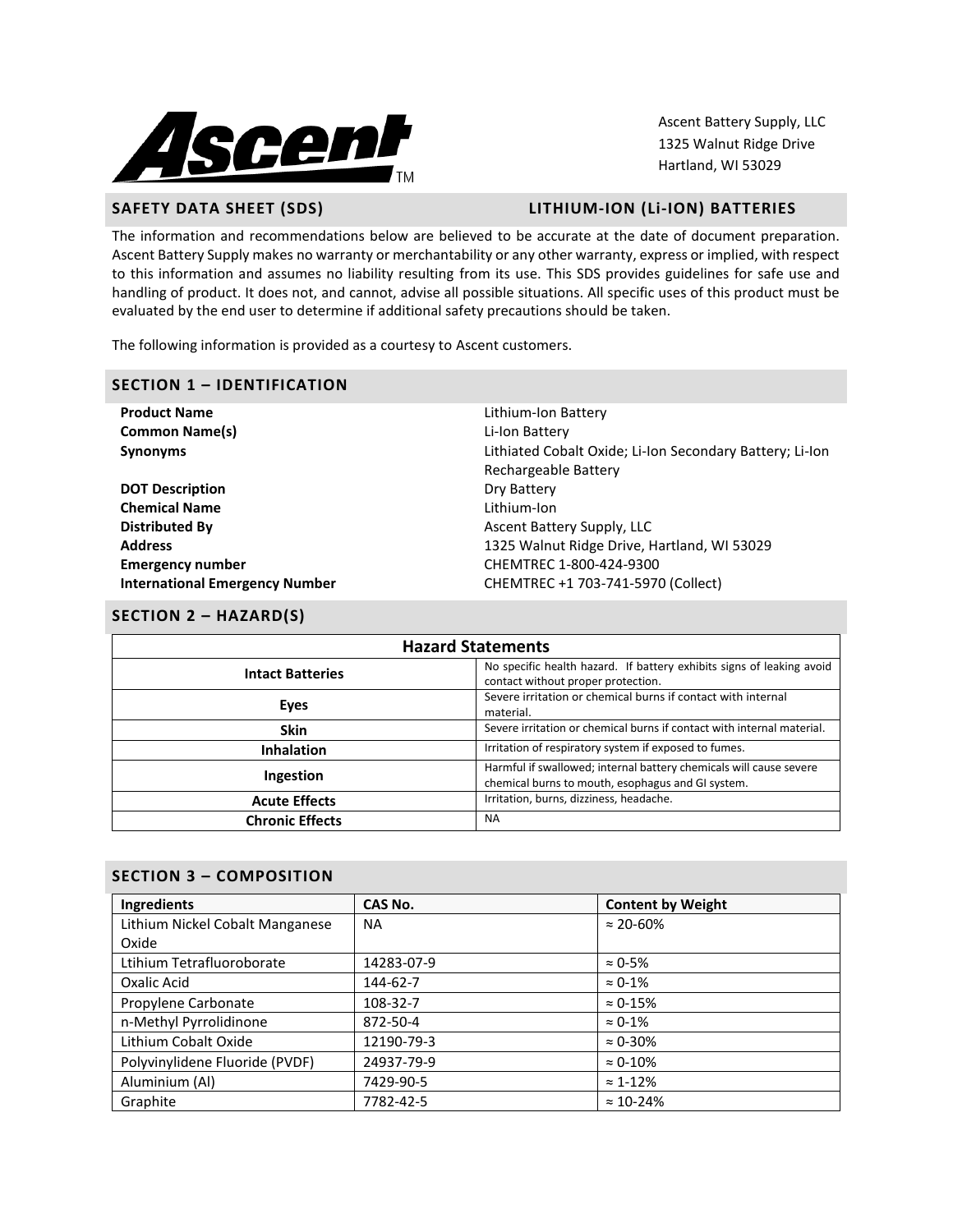| Styrene-Butadiene Rubber (SBR) | 61789-96-6    | $\approx$ 1.14-10.36%   |
|--------------------------------|---------------|-------------------------|
| Carboxymethylcellulose         | 9000-11-7     | $\approx 0.43\%$        |
| Copper (Cu)                    | 7440-50-8     | $\approx$ 2-15%         |
| Nickel (Ni)                    | 7440-02-0     | $\approx 0.41 - 0.79\%$ |
| Carbon                         | 7440-44-0     | $\approx 0.30\%$        |
| Polyethylene                   | 9002-88-4     | $\approx 4.01\%$        |
| Phosphate(1-), Hexafluoro-,    | 21324-40-3    | $\approx 1.27\%$        |
| Lithium                        |               |                         |
| 1,3-Dioxolan-2-one             | $96 - 49 - 1$ | $\approx 7.45\%$        |
| Diethyl carbonate              | 105-58-8      | $\approx 4.76\%$        |

# **SECTION 4 – FIRST AID MEASURES**

|                     | Remove from exposure and move to fresh air              |  |  |
|---------------------|---------------------------------------------------------|--|--|
| <b>Inhalation</b>   | immediately. If symptoms perisits seek medical          |  |  |
|                     | attention immediately.                                  |  |  |
|                     | Rinse immediately with plenty of water for at least 15- |  |  |
| <b>Eyes Contact</b> | 30 minutes, occasionally lifting the upper and lower    |  |  |
|                     | eyelids. Check for and remove contact lenses, if easily |  |  |
|                     | possible. Seek medical attention immediately.           |  |  |
|                     | Flush with copious quantities of flowing lukewarm       |  |  |
| <b>Skin Contact</b> | water for a minimum of 15 minutes; wash with soap       |  |  |
|                     | and water.                                              |  |  |
|                     | Ingestion of battery chemicals can be harmful. Call The |  |  |
| Ingestion           | National Battery Ingestion Hotline (202-625-3333) 24    |  |  |
|                     | hours a day, for procedures treating ingestion of       |  |  |
|                     | chemicals. Dilute with plenty of water, do not induce   |  |  |
|                     | vomiting, and seek immediate medical attention.         |  |  |

# **SECTION 5 – FIRE-FIGHTING MEASURES**

**Hazardous Properties** – Burning batteries may emit toxic fumes

**Hazardous Combustion Products** – NA

**Firefighter PPE -** Firefighters should wear fire-fighting suits with self-contained breathing apparatus.

**Extinguisher Media** – Water, Foam, Class-D dry chemical powder,

**Extinguishing Methods** - If cells rupture and a thermal event follows: Promptly isolate the scene by removing all persons from the vicinity of the incident. Using shovel or broom, cover battery or spilled substances with dry sand or vermiculite, place in approved container (after cooling if necessary) and dispose in accordance with local regulations.

# **SECTION 6 – ACCIDENTAL RELEASE MEASURES**

## **General Information -** See Section 8

**Personal Safety Precautions -** No action should be taken involving personal risk without suitable training. Review Sections 5 and 7 before proceeding with spill clean-up. Use proper PPE as indicated in Section 8. Ventilate area adequately. If electrolyte leaks or spills, do not touch or walk through the spill material.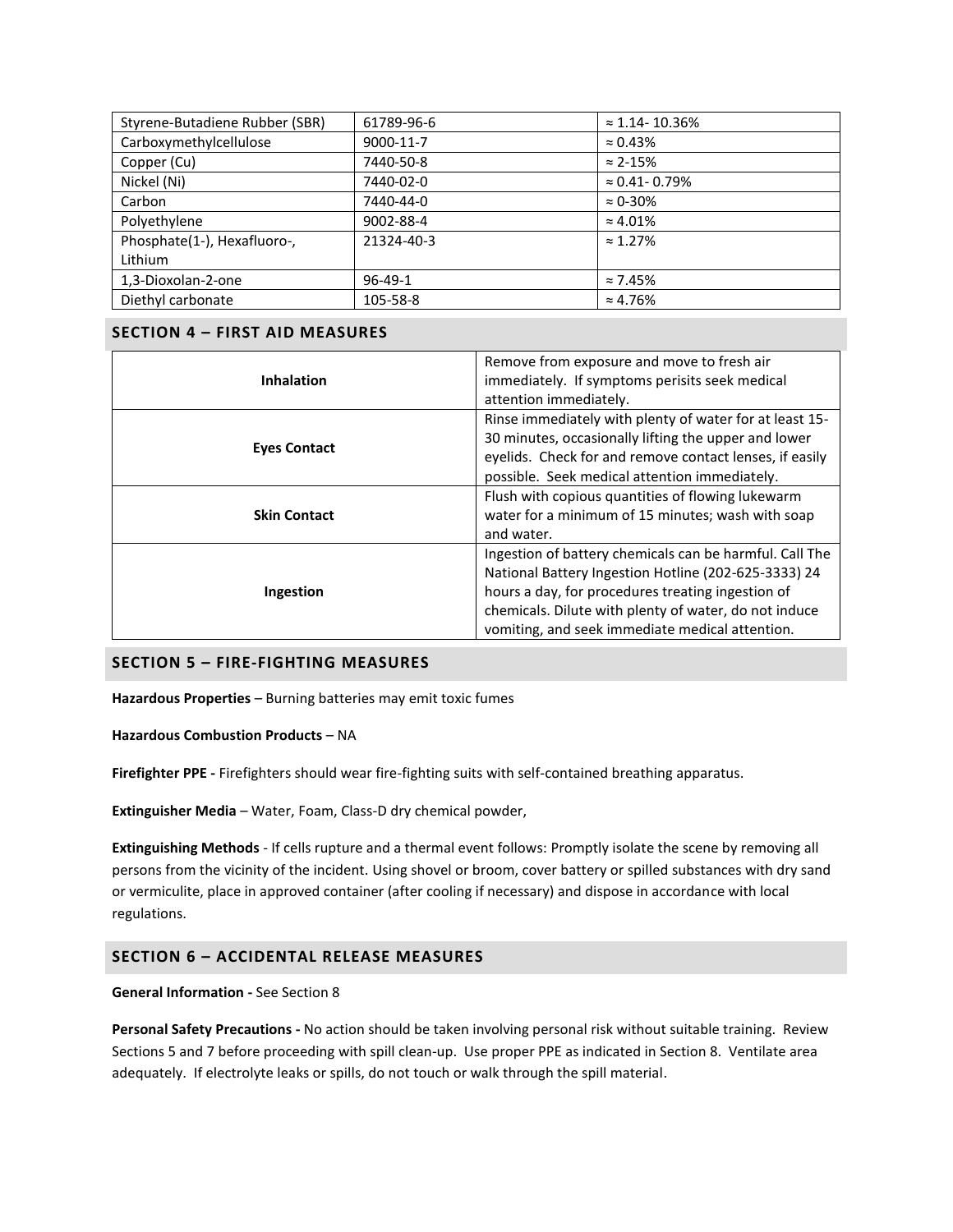**Environmental Protection -** In the event of battery rupture, capture all released material in an approved container. Dispose of the container in accordance with local laws and regulations. Do not allow leached substances to seep into the earth or waterways.

**Cleaning/Collecting -** Pack the battery, including all battery materials, as described above. Clean the affected area with water (diluted acetic acid may also be helpful).

# **SECTION 7 – HANDLING AND STORAGE**

This product should be stored, handled, and used in accordance with all Federal, State, and Local laws and regulations. Use only approved chargers and charging procedures. Do not diassemble a battery or bypass any safety device. Do not dispose of this product in a fire or furnace. Do mix this product with other battery types. Do not overcharge. Use effective anti-short circuit measures. Do not connect improperly or short circuit, which may result in overheating, explosion, or leakage of cell contents. Accidental short circuit may cause temperature elevation to the battery as well as shortened battery life. Be sure to avoid a prolonged short circuit, as this can rupture the battery case and cause burns and/or fire. Do not handle near conductive objects, such as coins, metal jewelry, belts or use a metal worktable or any other material that may cause an electrical short circuit. Do not use organic solvents or other chemical cleaners on the battery. Do not disassemble or tear down. Avoid battery contact with water and direct sunlight.

Store this product in a cool, dry, and clean area. Batteries should be separated from other materials and stored in a non-combustible, well-ventilated, sprinkler-protected structure with sufficient clearance between walls and battery stacks. Do not place batteries near heating equipment; do not expose to direct sunlight for extended periods.Do not store batteries above 60 °C or below -32°C. Store batteries in a cool (below 21°C (70°F)), dry area that is subject to little temperature change. Elevated temperatures can result in reduced battery service life. Battery exposure to temperatures in excess of 130°C will result in the battery venting flammable liquid and gases. Do not store batteries in a manner that allows terminals to short circuit.

## **SECTION 8 – EXPOSURE/PERSONAL PROTECTION**

**PPE: Facilities** - Facilities storing or utilizing this product should be equipped with an eyewash station and safety shower.

**PPE: Eyes** - Under normal use, no protection is required. Safety glasses and face shield should be used in the event of leakage or battery case rupture.

**PPE: Clothing** - Under normal use, no special clothing is required. Gloves, boots, apron or other protective clothing should be used in the event of leakage or battery case rupture.

**PPE: Respiration** - Under normal conditions, no special gear is required. Use appropriate respirator if excessive airborne dust or mist concentrations are present.

| <b>Boiling Point</b>    | <b>NA</b> | <b>Melting Point</b>       | <b>NA</b>       |
|-------------------------|-----------|----------------------------|-----------------|
| <b>Vapor Pressure</b>   | <b>NA</b> | <b>Vapor Density</b>       | <b>NA</b>       |
| Appearance              | Geometric | <b>Solubility in Water</b> | ΝA              |
| <b>Physical State</b>   | Solid     | Odor                       | <b>Odorless</b> |
| <b>Relative Density</b> | <b>NA</b> |                            |                 |

#### **SECTION 9 – PHYSICAL/CHEMICAL PROPERTIES**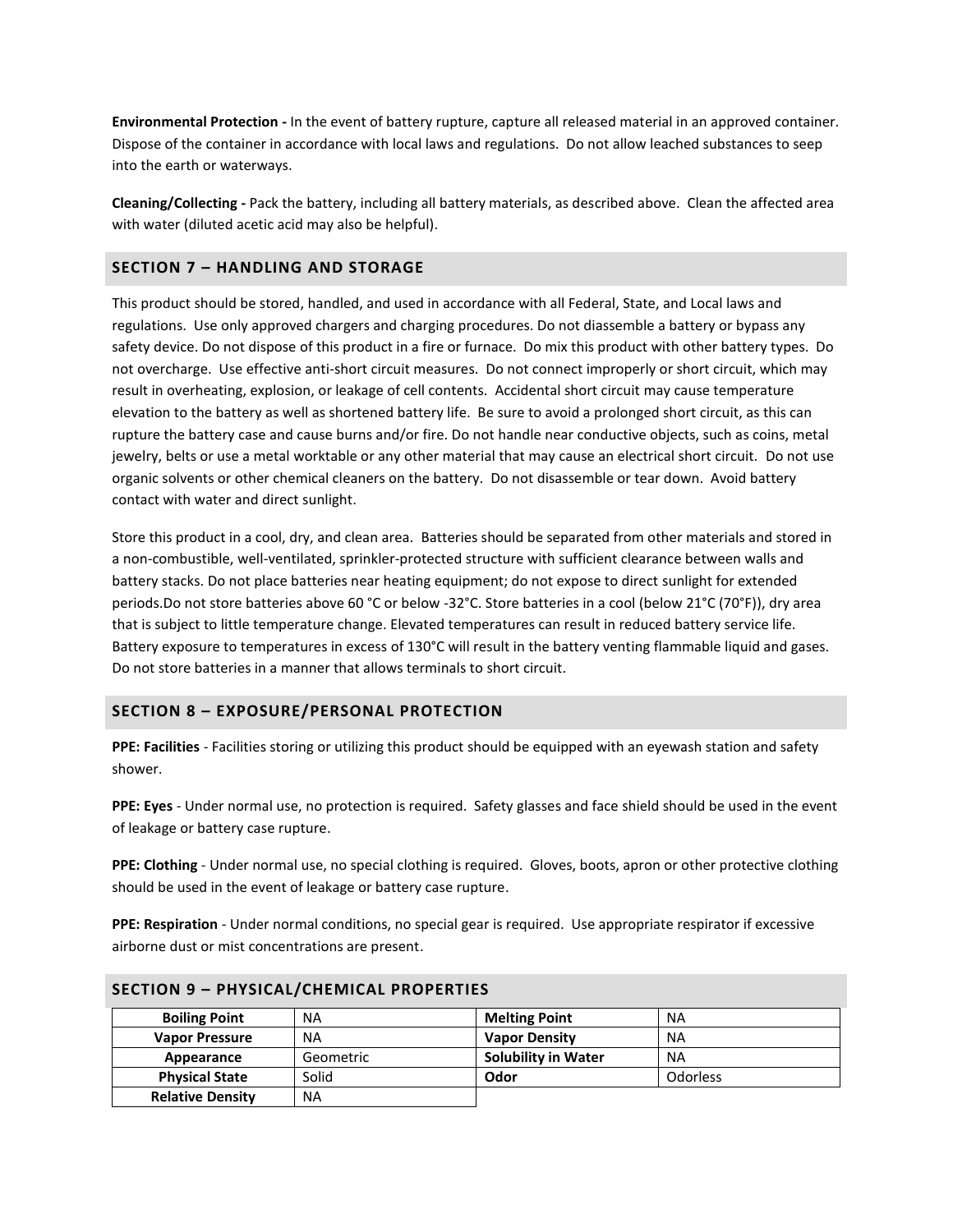## **SECTION 10 – STABILITY & REACTIVITY**

**Chemical Stability** - Stable under normal conditions. Avoid electrically shorting the cell and prolonged exposure to humid conditions. See also see Section 7- Handling and Storage.

#### **INCOMPATIBILITY (MATERIALS TO AVOID) – NA**

**Hazardous Reaction Conditions:** External short circuit, crushing, high temperature, open flames, incompatible material contact, direct sunlight, and high humidity may case heat generation and ignition or fire.

**Hazardous Decomposition Products**: None under normal conditions. During Fire: combustible vapors (including CO), formation of Hydrogen fluoride (HF) and phosphorous oxides. Reaction with Water: may produce irritant Hydrogen fluoride (HF) Thermal decomposition may produce fumes of metal oxides or harmful gases.

**Hazardous Polymerization:** NA

## **SECTION 11 – TOXICOLOGICAL INFORMATION**

**Exposure limit of LiCoO2= 0.1mg/m<sup>3</sup> (OSHA)**

**Medical Conditions Generally Caused by Exposure:** Chemicals may cause burns to skin, eyes, gastrointestinal tract and mucous membranes

**Routes of Entry:** Skin, Eyes, ingsestion (swallowing), Inhalation (fumes)

### **SECTION 12 – ECOLOGICAL INFORMATION**

When properly used and disposed, these batteries are not hazardous to the environment. Do not carelessly discard. Never discard Li-Ion batteries into a fire. Dispose of properly or recycle.

#### **SECTION 13 – DISPOSAL**

When completely discharged, Li-Ion batteries have no hazardous waste characteristics and can be landfilled.

This product does not contain any materials listed by the EPA as requiring specific waste disposal procedures.

When disposing of large quantities of Li-Ion batteries or cells, consult local/state/federal guidelines.

Fully discharge the battery and tape/cap terminals prior to disposal.

## **SECTION 14 – TRANSPORT**

This product complies with the UN Recommendations on the Transport of Dangerous Goods; IATA Dangerous Goods regulations, and applicable U.S. DOT regulations for the safe transport of Li-Ion Battery.

This product has been tested under the provisions of the UN Manual of Tests and Criteria, Part III, sub-section 38.3 and is classified as a non-dangerous good.

Lithium ion cell/battery = UN3480 with Section II of PI965

Lithium ion cell/battery packed with equipment = UN3481 with Section II of PI966